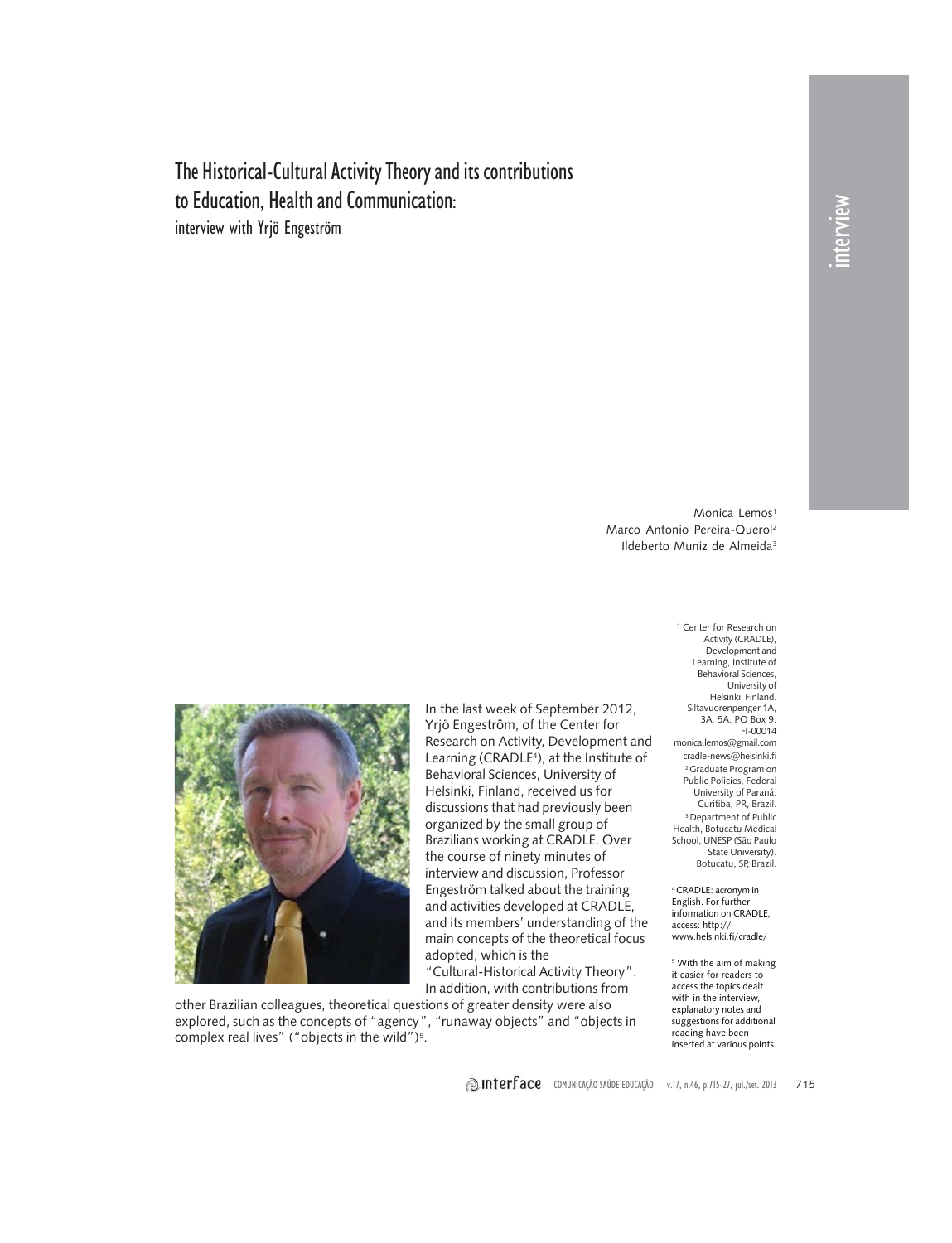Professor Engeström is recognized internationally for applying and developing the cultural-historical activity theory as a theoretical approach in studies on the process of transformation and learning in work-related activities in organizations. He is best known for the theory of expansive learning and the interventionist methodology of developmental work research. One of his most recent studies is From teams to knots: activity-theoretical studies of collaboration and learning at work6. Currently, he coordinates CRADLE's activities in Helsinki, which was the discussion subject in this interview.

Activity theory was introduced by Lev Vygotsky (1978)<sup>7</sup> in the 1920s and 1930s, and was then developed by his colleague and disciple Alexei Leont'ev<sup>8</sup>. This theory has developed through three generations of research. The first of these, centered on Vygotsky, created the idea of action mediated by cultural artifacts<sup>9</sup>. The insertion of cultural artifacts into human actions was revolutionary, given that the basic analysis unit became one that surpassed the separation between the Cartesian individual and the untouchable social structure. Individual could no longer be understood without their cultural environment, and society could no longer be understood without the agency<sup>10</sup> of the individuals who used and produced these artifacts. The objects became cultural entities, and action oriented towards the objects became the key to understanding the human psyche.

The limitation of the first generation was that the analysis unit remained focused on the individual. This limitation was surmounted by the second generation, centered on Leont'ev, who explained the crucial difference between an individual action and a collective action. The activity concept enabled an enormous advance for the paradigm, in that it changed the focus to the complex interrelationships between individuals and their community.

In the Soviet Union, the social activity systems that were studied concretely through the theories were largely limited to games and learning among children, and the contradictions of activity theory remained an extremely delicate matter. Since the 1970s, the tradition has been taken up again and put into a new context in the West by radical researchers. New domains of activity, including work, were opened up to concrete research. An enormous diversity of applications of activity theory started to appear, as manifested in recent studies<sup>11</sup>. The idea of internal contradictions as a driving force for change and development in activity systems, which was so powerfully conceptualized by II'enkov<sup>12</sup>, started to gain its proper status as a guiding principle for empirical research.

Starting with the fundamental work by Vygotsky, the discourse of the culturalhistorical approach mostly involved vertical development towards "higher psychological functions". The research by Luria<sup>13</sup> remained an isolated attempt to incorporate interculturality. Michael Cole, of the University of California, in San Diego, was one of the first to clearly indicate the profound insensitivity of the second generation of activity theory in relation to cultural diversity. When activity theory became internationalized, issues of diversity and dialogue between different traditions or perspectives generated serious challenges. These are the challenges that the third generation of activity theory has to deal with. The third generation of activity theory needs to develop conceptual tools in order to understand the dialogue, multiple perspectives and interactive networks of activity systems.

6 ENGESTRÖM, Y. **From teams to knots**: activity-theoretical studies of collaboration and learning at work. Cambridge: Harvard University Press, 2008.

7 VYGOSTKY, L.S. **Mind in society**: the development of higher psychological processes. Cambridge: Harvard University Press, 1978.

8 LEONT'EV, A.N. **Activity, consciousness, and personality**. Englewood Cliffs, N.J.: Prentice-Hall, 1978. LEONT'EV, A.N. **Problems of the development of the mind**. Moscow: Progress, 1981.

<sup>9</sup> LEMOS, M. **A Atividade de reforço na escola pública como espaço para a construção da cidadania [Reinforcement activity in public schools as a place for constructing active citizenship]**. 2005. Master's Dissertation – Pontifícia Universidade Católica [Pontifical Catholic University], São Paulo. 2005.

<sup>10</sup> This refers to human actions relating to structures that in some way control their lives. Engeström emphasizes actions that are capable of transforming the subject's activity.

11 ENGESTRÖM, Y. Activity theory and individual and social transformation. In: ENGESTRÖM, Y. et al. (Eds.). **Perspectives on activity theory**. Cambridge: Cambridge University Press, 1999a. cap. 1. p.19-37.

12 IL'ENKOV, E. **Dialectical logic**: essays on its history and theory. Moscow: Progress Publishers, 1977.

13 LURIA, A.R. **Cognitive development**: its cultural and social foundations. Cambridge: Harvard University Press, 1976.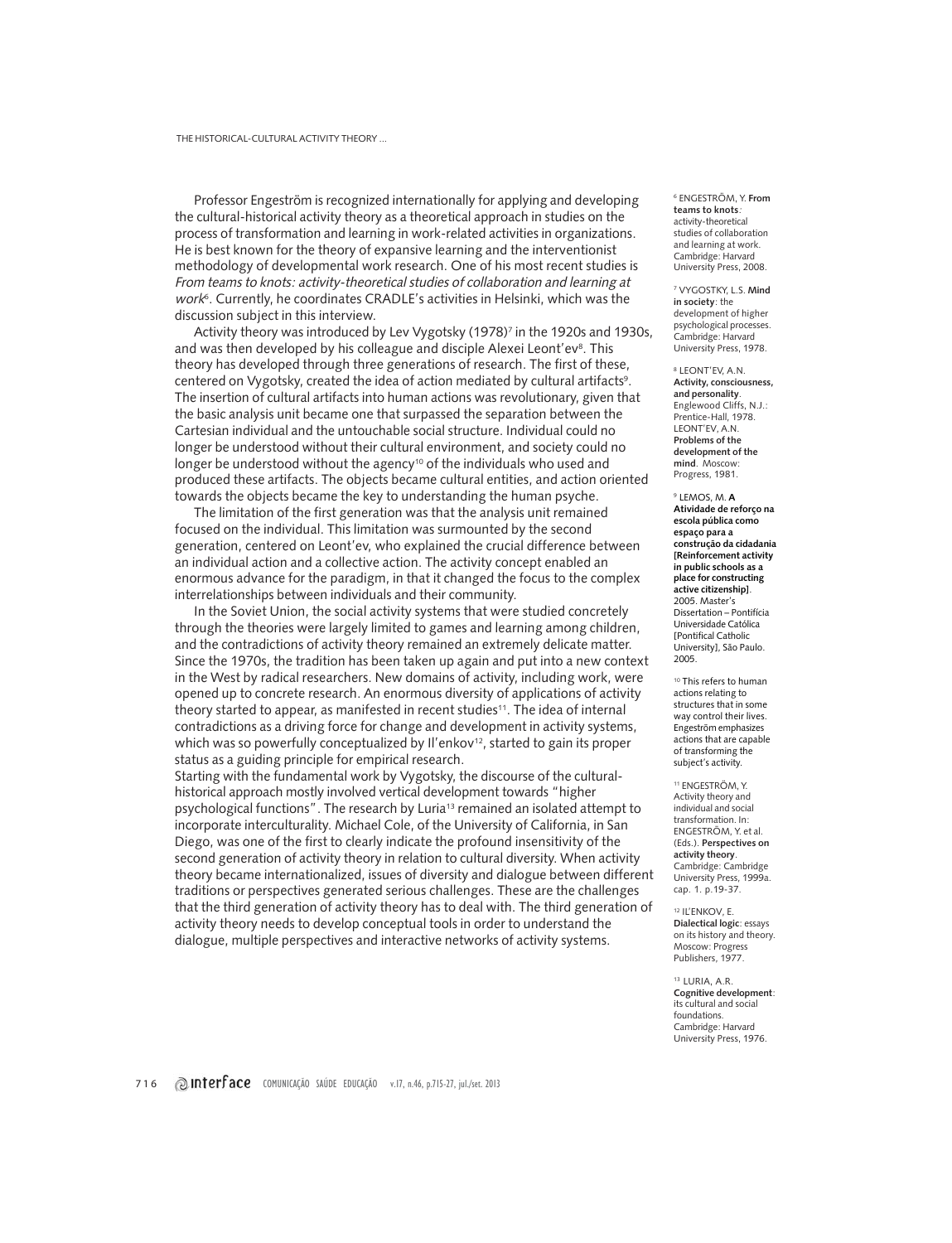# **The CRADLE (Center for Research on Activity, Development and Learning), its history and current organization**

The CRADLE is a research center within the Institute of Behavioral Sciences at the University of Helsinki. As a research center we are very dependent on grants to undertake research projects for which we seek outside funding. We also run a doctoral program, in which you yourself Monica are enrolled and a Masters program. So we are part of a bigger department but relatively independent because we don't only do research but we also have our own training and educational programs.

CRADLE was founded in 1994, so we have been established for almost 20 years. The initial name was The Center for Activity Theory and Developmental Work Research. A few years ago we changed the name, partly because we merged with another research unit here in our department. This research unit, led by Kai Hakkarainen was focused on network learning butut their theoretical approach was becoming very close to ours so, we joined together and some of our grant researchers have come from that merger. Also, the original name of our center was a little bit difficult to remember and complicated whereas CRADLE is quite easy and the acronym is also quite appropriate because it refers to, the place where a baby can sleep and grow and we feel that our own ideas and our own approach are something which are still quite young, and perhaps even in their infancy and need a lot of nurturing and at the same time we also would like to support young researchers such as you Monica and other students who come here to work and study with us.

This has been quite successful as over thirty PhD students<sup>14</sup> have graduated from our Doctoral Program over the years and this means that we have been successfully educating new researchers who base their work on the Activity Theory.

#### **The Historical-Cultural Activity Theory: CRADLE's theoretical approach**

The Historical-Cultural Activity Theory is our foundational framework, and of course this is a broad theoretical approach in which there are different variations. In Brazil for instance I know that the work of Yves Clot<sup>15</sup> and his colleagues from Paris, has been quite influential and he is a good collaboration partner. His approach to Activity Theory is a little different to ours, perhaps a little bit more psychological and we also like to emphasize more a lot of collective organization aspects of the Activity.

The Historical-Cultural Activity Theory as we see it, is not only a psychological theory, it is an interdisciplinary approach that is relevant for all human social sciences and we have here in our center people who come from very diverse scientific backgrounds, ranging from Philosophy and Psychology all the way to Engineering and Economics and Sociology and even Medicine. So, this broad range of scientific disciplines testifies to the usefulness and potential of Activity Theory across disciplines.

In order to pursue this type of interdisciplinary approach we must have a very strong theoretical conceptual framework. Our version of Activity Theory<sup>16</sup> is built very much around the concepts of object oriented activity systems which are collective and which have a long term durability. So these activity systems are often organized, not only as formal organizations but also as informal organizations such as communities and families We are really interested in this longitudinal process of chains and transformations, in the development and learning in these collective activity systems, which can be modeled and analyzed with the help of

<sup>14</sup> The link http:// www.helsinki.fi/cradle/ doctoral\_dissertations.html allows access to theses defended within CRADLE.

<sup>15</sup> Note from the organizers: among the works by Yves Clot already published in Brazil, we can highlight **A função psicológica do trabalho [The psychological function of work].** 2.ed. Petrópolis: Vozes, 2007; and **Trabalho e poder de agir [Work and the power to act]**. Belo Horizonte: Fabrefactum, 2012.

<sup>16</sup> Note from the organizers: see ENGESTRÖM, Y. Expansive learning at work. Toward an activity theoretical reconceptualization. **J. Educ. Work**, v.14, n.1, p.133-56, 2001. Available from: http://www. tandfonline.com/doi/abs/ 10.1080/136390 80020028747. Accessed on: Jan 28, 2013. See also ENGESTRÖM, Y. **Aprendizagem expansiva**. São Paulo (translation of the author's work, expected to be launched in the second half of 2013).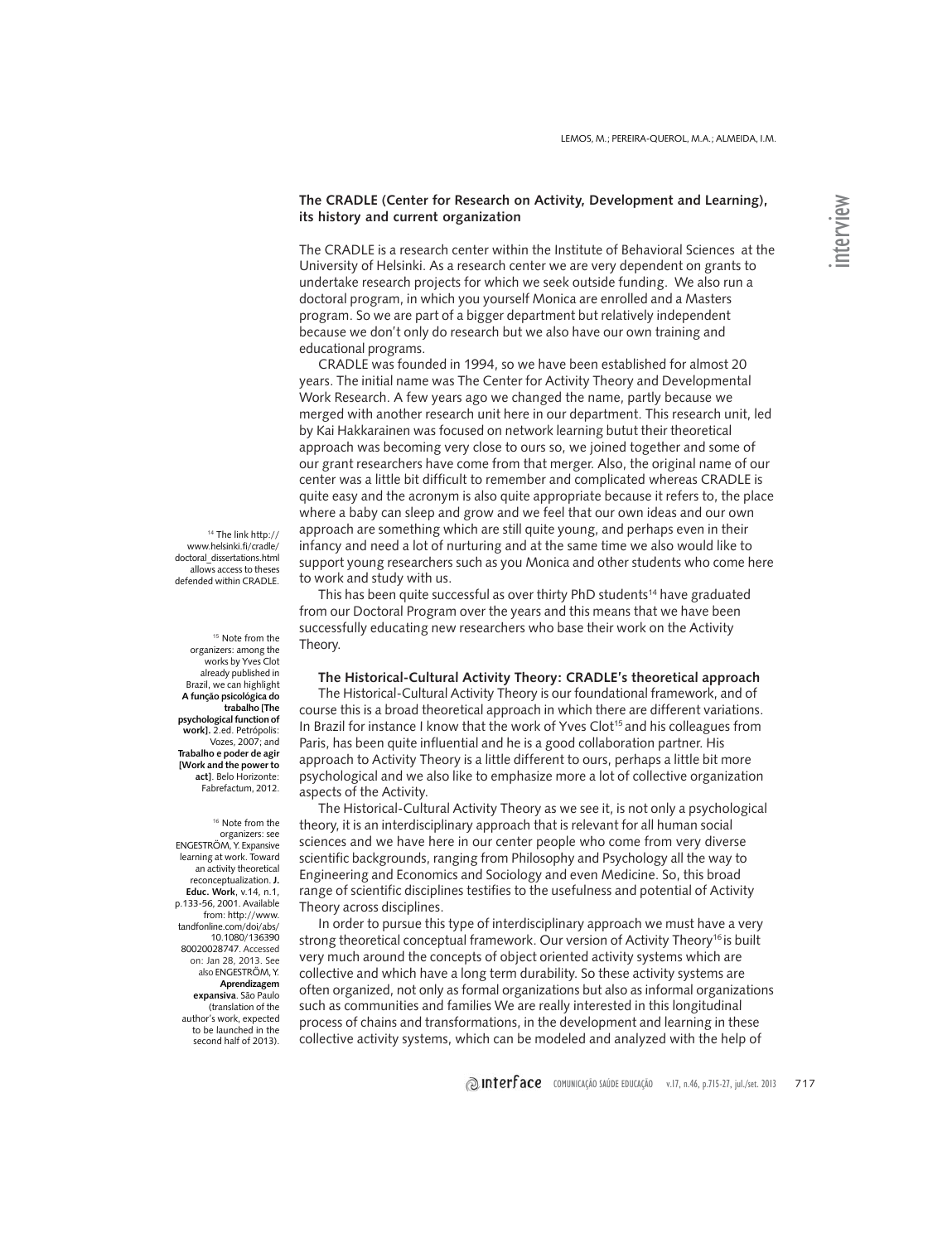some foundational models, such as the quite well known triangles activity model<sup>17</sup> which we use.

Some people associate us with only those triangles and I think that's a very narrow view of our work. They are useful models because they are tools. They are conceptual tools, they are to be used and tested and changed and modified and like any tool they are not in any way the sort of canonical, they are tools to develop the theory and make the theory work**s** in practice.

#### **Or rigid, as many people see them?...**

Many people see them as rigid perhaps because people feel that diagrams themselves are somehow static. Well, of course they question how you use the diagrams, how you make them alive, how you develop and change and fill them with contents and put them in particular realistic contexts. But they are important for us because, in itself, this complex triangular model is quite demanding as such, because the founders of Activity Theory - Vygotsky, Leontiev and others - never did that kind of modeling. They used some very simple models to indicate the mediational structure of the action. You know, subject, object and mediating artifact or mediating sign. But the collective aspect of activity which comes from the fact that the activities are carried by communities and these communities have a division of labor and also rules. And all these elements have to come together and they interplay constantly, influencing one another. This kind of modeling has been very important for us and we nowadays work a lot with what we call the third generation of Activity Theory, which implies that we are not only looking at a simple activity system, but the interplay between multiple activity systems which somehow are focused on partially the same object.

For instance, let's say in the field of health care there may be different health care providers who treat the same patients and have to somehow find each other, create some forms of collaborative relations between each other; or we study networks of organizations and various such multi-activity combinations. Of course the third generation of Activity Theory, as we call it, is not the only thing we do.

We also go increasingly into the dynamics of the subject; the subjectivity involved in activity issues such as how is agency and motivation formed, how do people become committed and how can they go beyond the existing circumstances and what this means for their processes. At the same time as we have expanded the unit of analysis which include multiple Activity Systems, we have also tried to go deeper into aspects of the subject.

# **Third generation of Activity Theory.**

#### **Relationship with Health, Education and Communication**

Well, it's quite interesting that in our center, in the CRADLE, especially health and education have both been very central research areas. In health care organizations we have a long tradition. Actually, my own work in health care organizations started already before CRADLE existed in the 1980's and some of the health care organizations here in Finland, such as The Health Center of Helsinki, are very long-term partners in our research. So we have carried on multiple projects and there is a continuity of collaboration. And some of these experts who work in those organizations had received their PhDs or have been trained by us. So there is this kind of organic interaction.

At this moment, in Helsinki we are studying the home care of old people in the city, which is an increasingly important issue here in Finland because the population is becoming older rapidly and the care of old people who are sick, but not so sick that they are not completely dependent on institutional care is an

<sup>17</sup> Further information at: http://www. helsinki.fi/cradle/ activitysystem.htm and in the works already cited.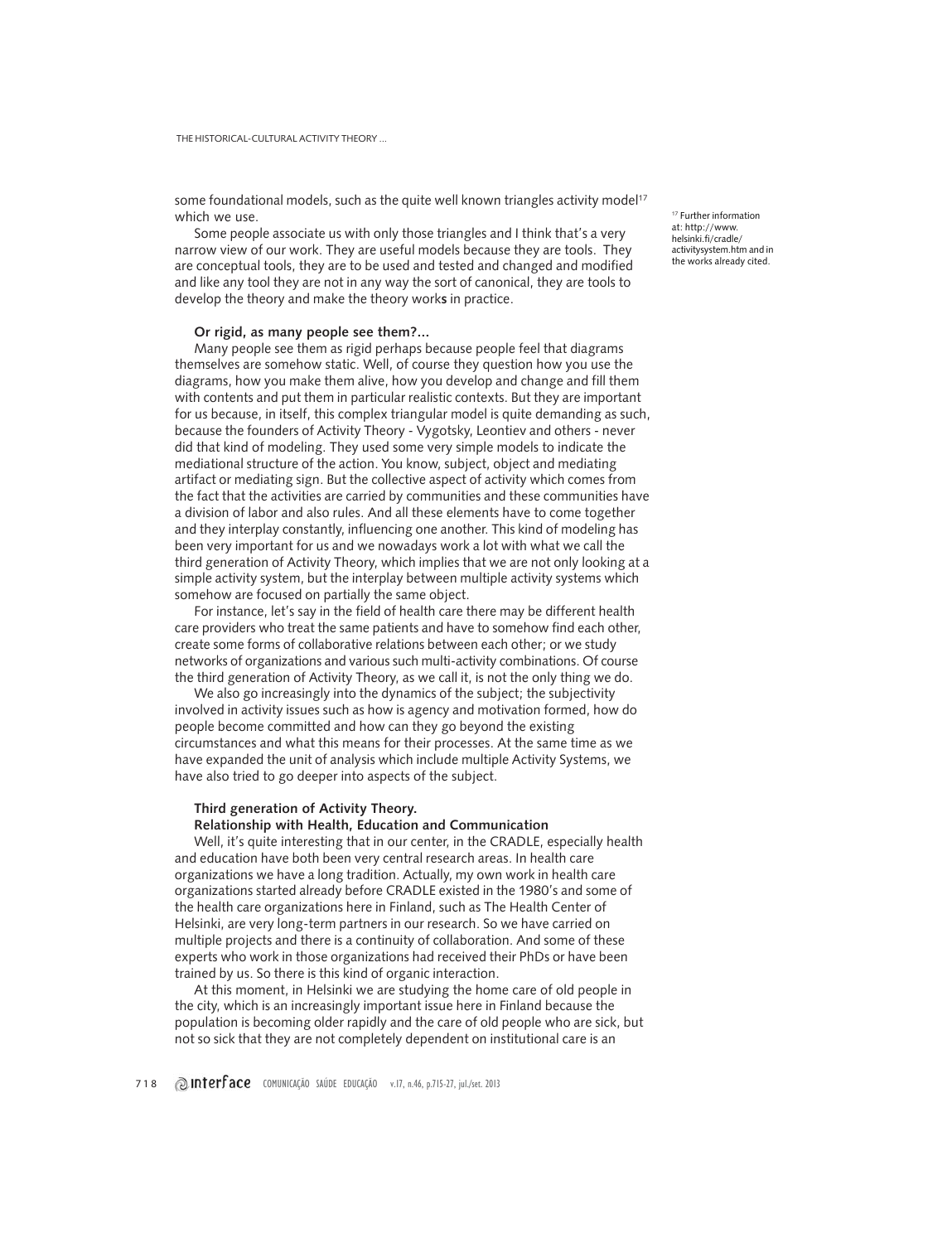important issue. How do we provide forms of care where they can remain relatively independent, relatively autonomous and how do we support that independence are very important questions here.

We also have an ongoing relationship with the major university hospital here in Finland, up north. The health care field is very important for us because at least in Finland we still have mostly public health care that means the public sector is the key organizer of health care and this allows more possibilities for analysis and intervention and change efforts, because if it is only run for profit, we find it more difficult to find space for serious development efforts. Often simply because the activity is so tightly connected to short-term profits.

A similar thing applies to education. We traditionally have had a number of educational institutions that we have studied, which are trying to transform themselves, ranging from kindergartens to universities. And at the moment, as you know Monica, in our doctoral program we have five doctoral students in our 2012 current class who are studying the educational change processes in different countries. If anything I am a little bit envious, because all of you come from different countries but not from Finland and we need a project about the Finnish educational change!

Of course people can say that Finland is rather well-off because our educational system has been quite successful in PISA's international comparisons<sup>18</sup>, but still I would say that we are also facing very major transformations in education. They have to do, for instance, with the issue of how schools can open to society and how they can motivate young people, rather than just focus on academic achievement where the motivational aspect is not that strong.

But is important to say that health and education are very strong streams of our empirical research and our interventional work in which we facilitate change efforts in health and educational organizations, typically at the level of local organizations but also increasingly at the level of regional networks such as the Helsinki health care organization. We are looking at how they can work together and perhaps in the future also at the level of nationwide institutions.

One of our senior colleagues, Prof. Reijo Miettinen has just finished a book in which he discusses the question why Finnish schools have been relatively successful and he focuses on the special education field in Finland and tries to understand it as a sort of nation-wide movement to help children and families who have learning difficulties This type of nationwide movement or institutional building is perhaps another level which goes beyond even regional networks. I think that both in health care and in education we need to take into account of the very local but also the regional and nationwide**.**

## **Transplanting experiences. The Finnish educational system…**

There is something of a rather evil idea to imitate those who are successful. There has been a lot of educational experts and educational decision makers who have come to Finland to see what they could adopt from the Finnish educational system. I don't think that such an effort is very useful if you simply try to transplant some solutions that we have here. The cultural conditions in each country and each culture are so specific that you have to dig, at least from the point of your Activity Theory, into the history and historical contradictions and possibilities in the given culture. Of course at some point it is useful to make comparisons and find best practices elsewhere but that doesn't mean that you can transplant them directly.

For instance, the very fact that we happen to be a Protestant country means that we have been quite mono-cultural. Traditionally Finns have been isolated so we have still have a mono-cultural society which is only now changing to become

<sup>18</sup> PISA (Programme for International Student Assessment) is an international program for comparative assessment. It is applied to seventhgrade students onwards, the age at which the obligatory basic schooling is expected to be concluded in most countries.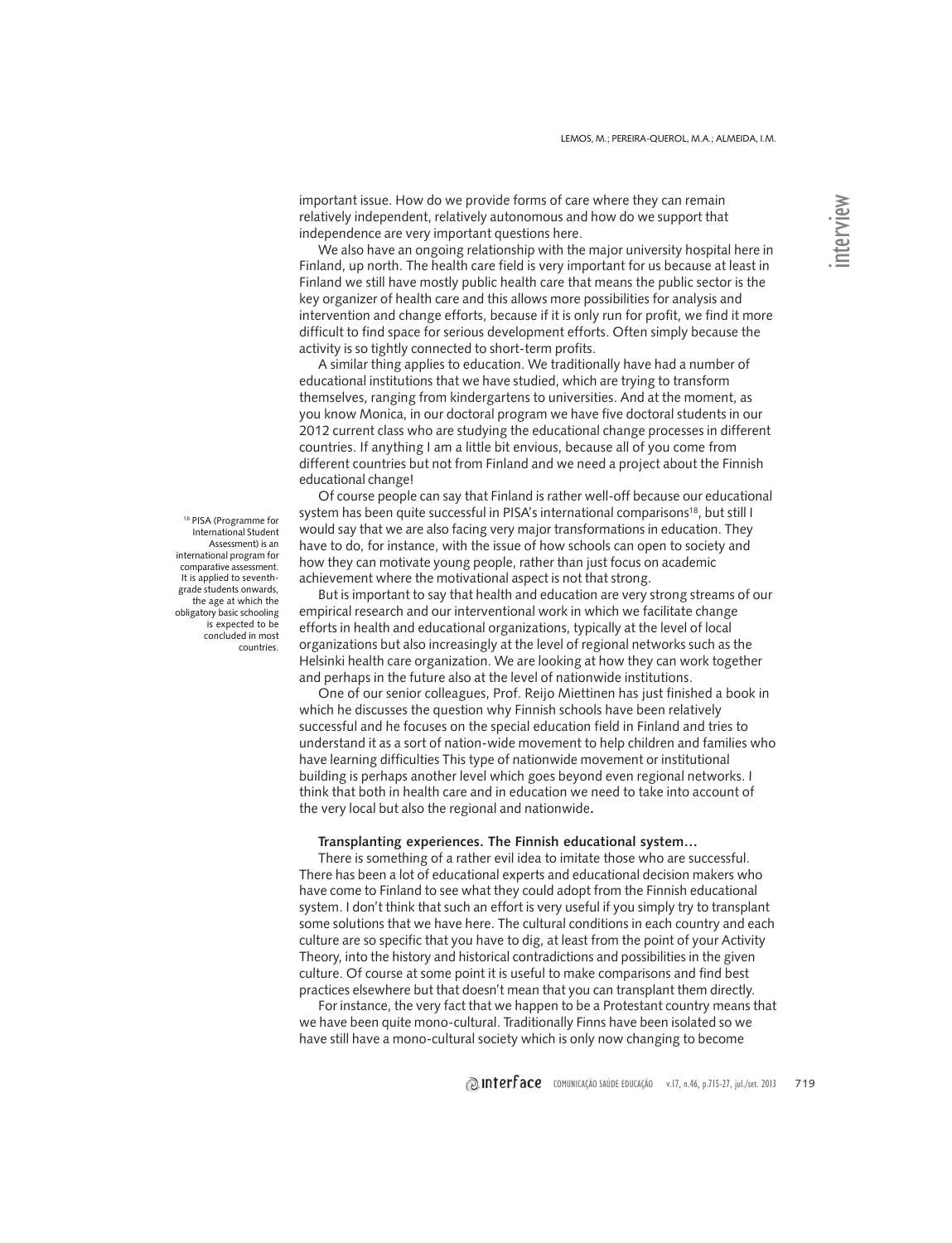multi-cultural The religious background has been for nearly 500 years relatively singular and this Lutheran Protestant religion has actually facilitated literacy because the Protestant church emerged so that everybody should have their personal relationship to Bible, therefore they had to learn to read and write. So this particular historical fact explains a lot about why literacy is at a high level in Finland because the Church, before there was any school system actually required a certain level of literacy from people.

Therefore, these are particular historical conditions which are different in every country, in every culture and I think we need multi-cultural comparisons, and maybe hybridizations, but not just import/export practices and experiences.

#### **The CRADLE experience. Communication studies**

I think we can look at the field of communication from two points of view: on one hand we also have a series of intervention studies in organizations which are in the field of mass communication such as newspapers<sup>19</sup>, telecommunication companies and broadcast organizations. But on the other hand the whole issue of communication is of course a sort of theoretical question. How we see communication as part of the activity? What is the relationship between communication and activity? And there are theoretical approaches that separate them quite radically. For instance, Jürgen Habermas.

His critical theory of communicative action almost puts practical activity and communication against each other; it says that the domain of communication is the sort of domain where you can be free of power constraints and hierarchies, and really finds exchanges is the base of equality. And then the domain of practice activity is always burdened by power, hierarchy and such constraints. I think that these kinds of dualistic notions are deeply wrong. I think that all practical activities are inherently communicative activities. You can't do medicine without communicating. You cannot even build a house without communicating. And in the same way, you cannot only communicate; much of our communication actually happens by means of practical activities.

We are just now studying a very interesting group of fishing boats builders in the Bay of Bengal, India. When they build these large boats they hardly speak to each other, because they communicate with their bodies, with their practical actions. Everybody is tuned to each other and to the whole by means of seeing the boat and the boat itself is a communicative device, which also of course is a very practical product. It is the object that they are building but it also actually mediates communication between them so that the builders can be in coordination without speaking much or without writing anything. Most of them are actually illiterate. So, that is an example where communication pervades all practical actions and they cannot be separated.

I think it is a hopeless idea to separate the domain of communication from the domain of practical activity. This means that we also must study very hard these forms of course variation when we are using the language in the practical activities, but we can't reduce the activity to only this course.

# **Do you think we can connect them**

**to the principle of multi-voiced ness?**<sup>20</sup>

Any activity is a multi-voiced activity. You cannot reduce an activity to a single perspective, to a single subject, because activities are collective experiences and this means that no individual, no participant, no subject shares exactly the same view, the same perspective, the same interests with the others. And this multivoicedness is a tremendous source of potential novelty, innovation, richness and

<sup>19</sup> Note from the organizers: Helle, Merja ja Töyry, Maija (2009). Media concepts as aTool for Analysing Changing Media. Teoksessa P. Oittinen ja H.Saarelma: Print Media. Principles, Processes and Quality. Helsinki: Paper Engineers' Association/ Paperi ja Puu Oy, 497-530.

<sup>20</sup> Multivocality refers to the existence of different perspectives among subjects participating in an activity, in relation to the objective.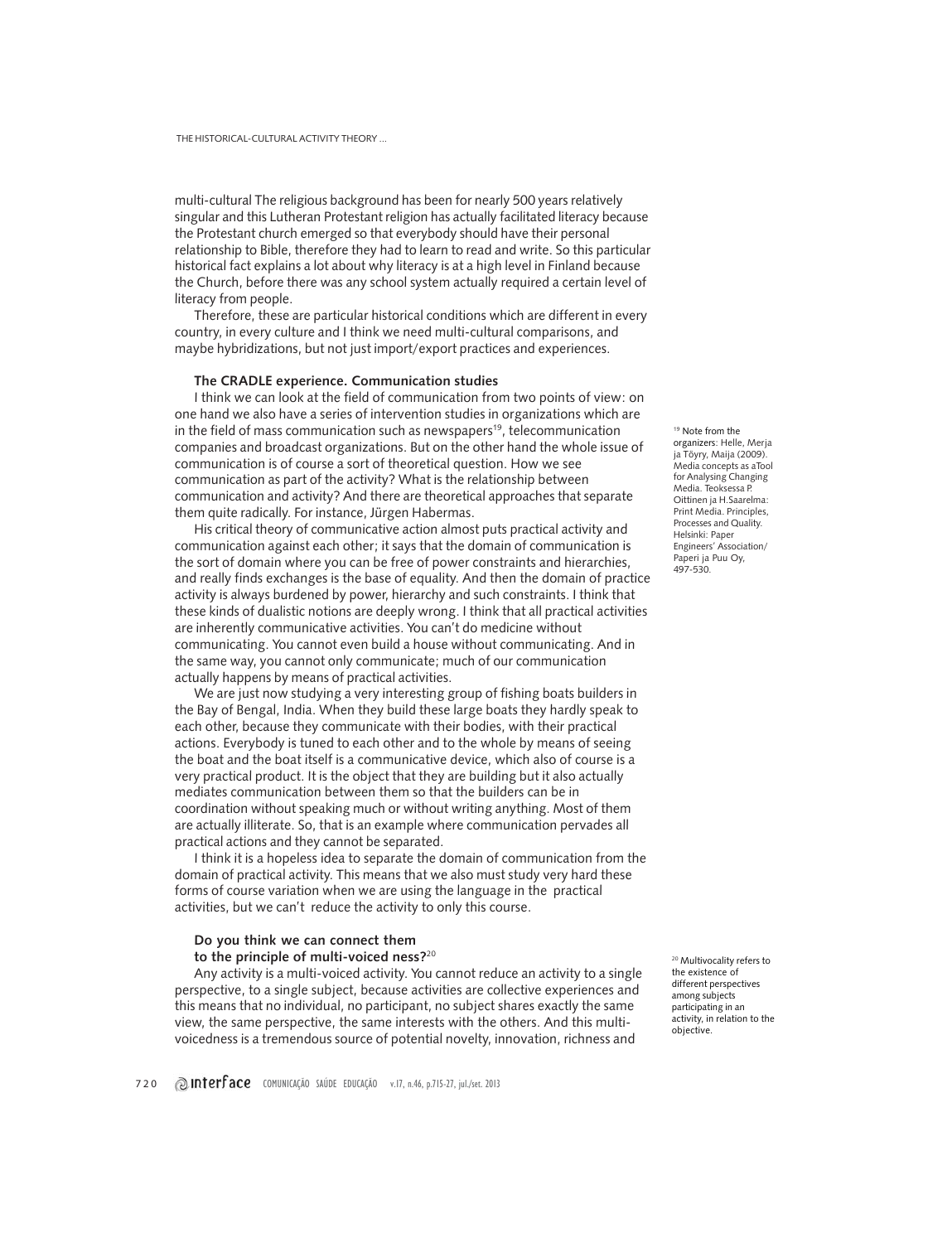also resilience in the activity systems, when we look at activity systems which became too monotonous they are also vulnerable. Thus, it's harder for them to find resources when there is trouble.

On the other hand, if we have a very very diverse activity system where the different participants don't understand each other then we have fragmentations. So, one dimension is to look at activity systems and their changes and the other is to look at issues of fragmentation versus total unification. You move in this dimension all the time. Many people who think that the only way to manage organizations is to make them completely under control, in a sense totally predictable. Many people like that think excessive diversity must be eliminated, but of course diversity is something which, when orchestrated, when people find ways to play together is a tremendous source of energy and richness. So, these are certainly at the core of our research.

And for instance in medicine, just looking at any clinic where you have multiple doctors and talking to these doctors, investigating how they see the patient, they usually see multiple different models of the patient; multiple different ways to conceptualize the object. Some take a more classical biomedical view, some take a more social medical view, some take a more psychotherapeutical view, and if this can play together, somehow they are of course stronger.

# **The interventional research methodology. The Change Laboratory21**

Our version of Activity Theory is inherently interventionist. We see that in the history of Activity Theory, already Vygotsky and his followers, Leontiev, Luria, Davidov and others, they are also doing interventions. Their research was based on the idea that you can actually find potentials and possibilities by creating new challenges and new settings in which people can sort of step to the next level or next zone of proximal<sup>22</sup> development on their activity. And for that you need interventions.

I think that the interventional methodologies that soviet and russian colleagues developed were not fully articulated. They never formulated these methodologies very fully. So, it is the task of our generations to make these methodologies more explicit and also make them linked to the today's needs. And there are the multiple interventional methodologies that Activity Theory researchers are using. I mentioned Yves Clot and his research group. They use what they call Clinical Activity, and we have developed particularly this specific change laboratory method.

The idea is that when a collective, let's say an organization or unit of an organization, or perhaps a community are facing an important transformation that is not easy to master, in which they need somehow to create their own vision and their own agency to direct their own development. Then, bringing in those people or, at least, a representative group of these people into a series of sessions, often we have about ten sessions, roughly once a week or every two weeks, where we sit down and start by presenting what you call mirror material, the material which is video-taped or also other kinds of material; statistics, interviews, etc, which demonstrate things that creates trouble and problems, break-down disturbances or sometimes even crisis in the organization, in the activity.

## **The Change Laboratory and participation**

Usually it's our researchers that collect the data. When we have a long-term partnership we often can also rely on the local participants, the practitioners

<sup>21</sup> Note from the organizers: PEREIRA-QUEROL, M.A. et al. Change laboratory: uma proposta metodológica para pesquisa e desenvolvimento da Aprendizagem Organizacional. **Adm.: Ens. Pesqu.**, v.12, n.4, p.609-40, 2011.

> <sup>22</sup> Note from the organizers: the works cited in note 9 discuss this concept.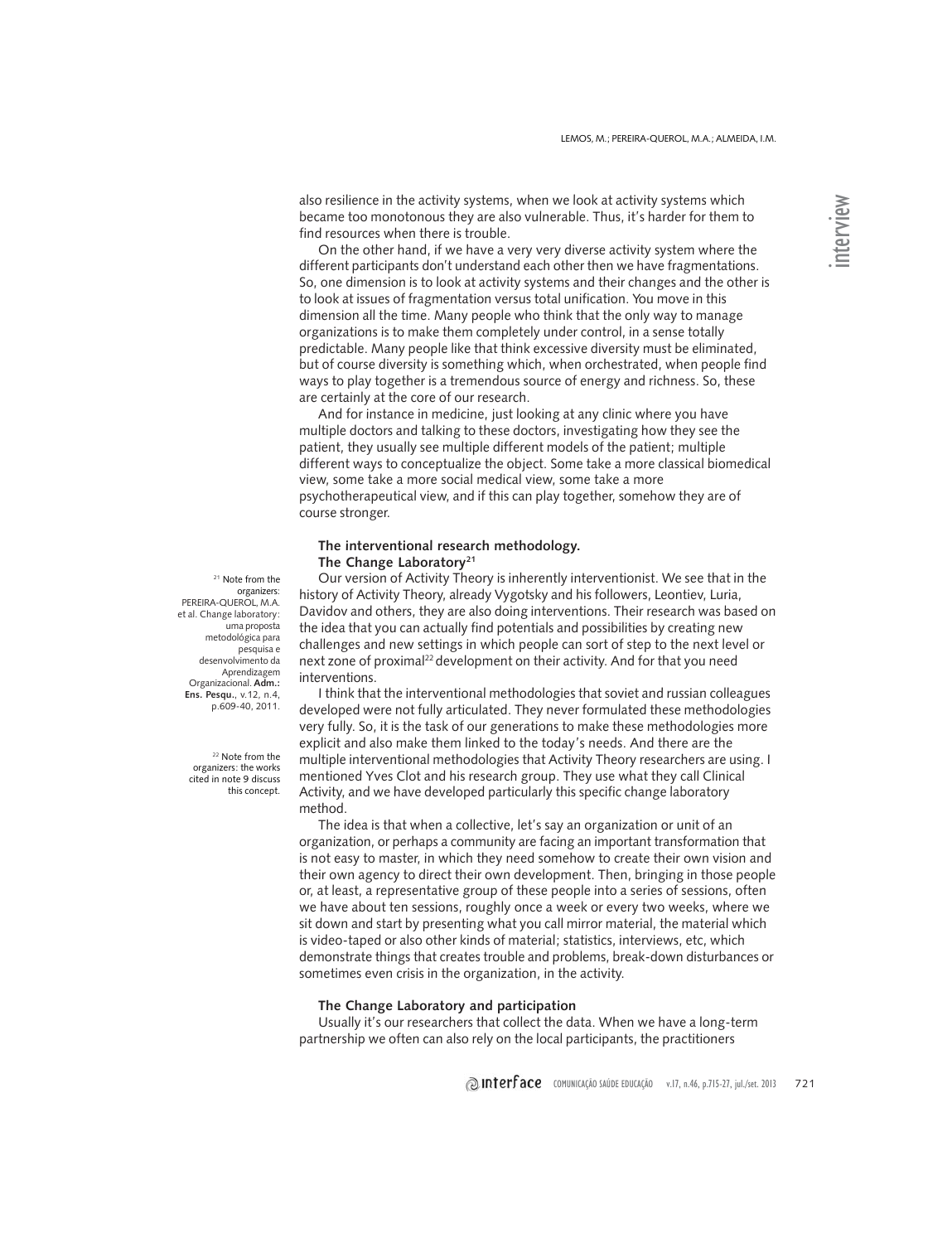themselves to collect this data. But if we enter a new **a**ctivity **s**ystem we often have to do it ourselves and that may take several months to collect this kind of background data and to also dig into the history of this particular activity. Then, in these Change Laboratory sessions we present selected examples of that kind of data, that kind of evidence and ask them to say what they see. What is happening? Why is this happening? This often creates a very strong situation, what we call first critical conflict, and perhaps a double-bind situation where people feel that something must be done to change this but don't know what. And from this kind of strong motivational commitment, which is also quite conflictual, because people also would like to deny it - you need to work on enough so the involvement becomes a serious engagement and commitment to change.

And then from that we move to the history to ask: Ok, where did this trouble start? When did this happen? What are the roots? And already there we start using these models, for instance the triangle models of activity, but also other tools such as historical timelines to identify cycles of change in the history of the given activity. And so it is not anymore a sort of emotional engagement with things that go wrong but then it becomes also intellectual distance analysis and you have to move between these personal emotional engagements and a little more detached analytical kind of conceptual work. This movement is very crucial, so through the historical analysis which often we'd like to build so people bring their own personal histories into it too.

You know, when the guy comes to this activity, when the guy starts this work, how was it different then? How is it now? And through this history they build a kind of hypothesis of what the structural systemic contradictions behind these problems are. That leads them to the efforts to model the future and the future modeling may also use comparisons with other similar activities elsewhere to get impasses and ideas or just to play with the future possibilities, to sort of construct visions of your own zone of proximal development.

Then we typically decide, together with the practitioners, that certain aspects of this future model can be implemented now and in the next few months and see what they can do with them. In other words, they select kind of sub-projects which they then test in practice, then we follow-up on that gradually because you can never just implement a whole new model like this over night and change everything immediately You have to sort of build this change into the existing activity and gradually transform it and this is of course the implementation phase and can be very demanding.

So we try to follow that up and support that with the follow-up meetings of the Change Laboratory. This whole process is a kind of condensed and pressurized process of expansive learning, and the sections may be run in two or three months. But then there is the follow-up period, which we would like to make at least one year so we can see what actually emerges in practice.

All of this must be documented very carefully so that it can be used on the one hand for rigorous research analysis and on the other hand so we can take some examples from the Change Laboratory previous session to the next one so they always have to reflect back on what they the week before. How did we perhaps end up in conflict or at a dead end? How can we move beyond that? So there is this constant back and forth reflection, which requires we video-tape every session and between the sessions we look at some key fragments or segments of the video which we show in the next session to provide this sort of continuous reflection on their own process.

## **And who participates in the sessions?**

Well, this depends on the activity. For instance, if you have a very large organization, like a big hospital, you typically have to decide which part of the hospital will serve as the pilot unit. Even in the pilot unit they may have so many employees that it's important that they select, or you select together with them, a representative group because we have had some change laboratories where we had sixty or seventy people but that's very difficult. The quality of the discussion is much more difficult to monitor and to make sense of so we like to have between ten and thirty people.

So, for instance, right now your colleague from the doctoral program Yury Lapshin in Moscow is starting a change laboratory in a big school and they are selecting about 25 teachers and administrators there to keep it manageable. They do however have to be carefully selected so they somehow represent the diversity in the school or in the given activity system and they also have the task of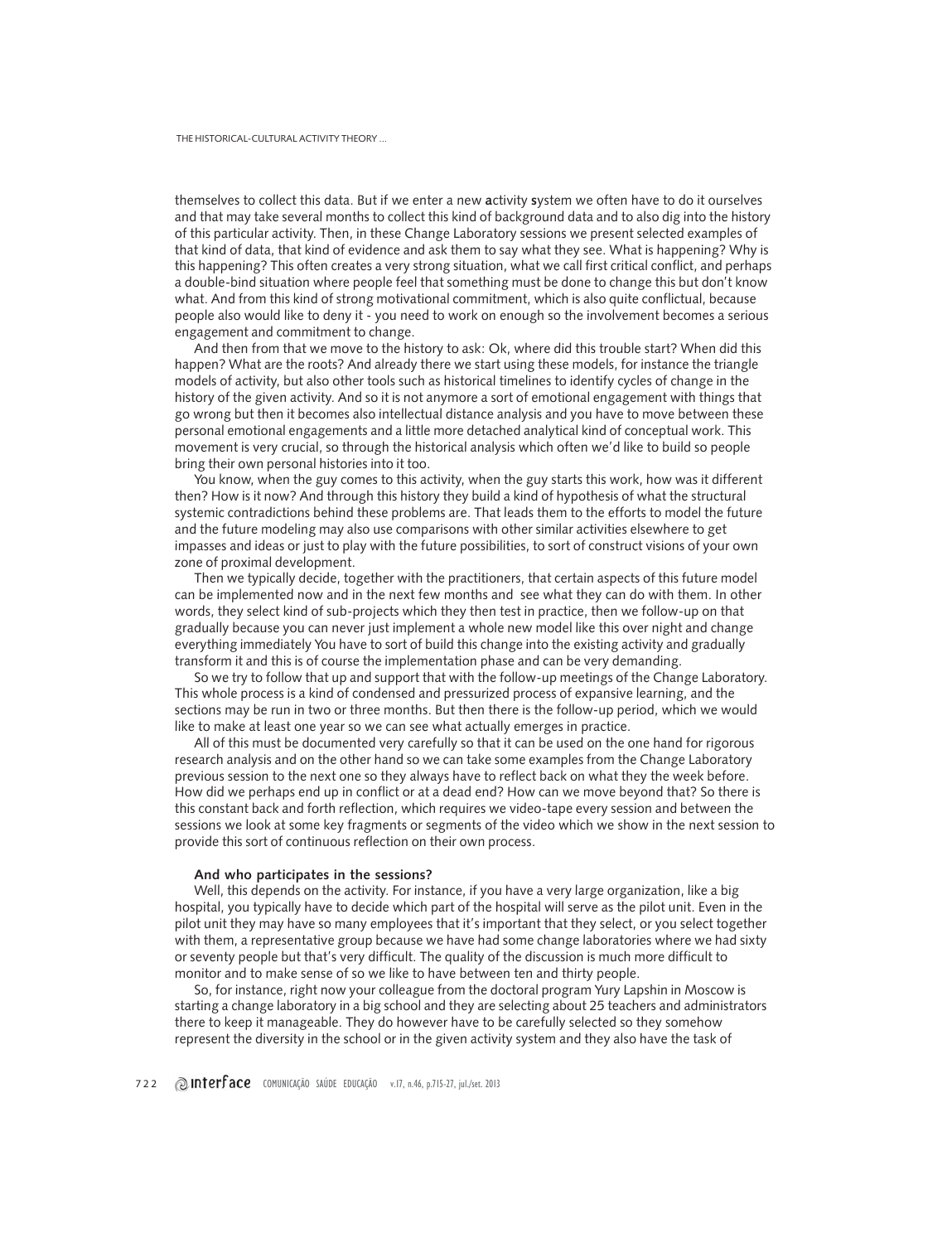somehow interacting with their colleagues so, that's a tricky issue. It's much easier if you have smaller groups.

In the very first Change Laboratory that was conducted in 1995 in the Finnish post offices the post offices were so small that all the mail carriers from the given post office could participate, so it was 100% participation. Of course most organizations are not like that. Most organizations are relatively large and it's difficult to find a representative group. Sometimes you can pick a team. For instance we have Marika Schaupp, who is working on a change laboratory in a large Finnish company and she has identified a team which can serve as the pilot unit, and all the members of the team, including the supervisor, are then participants.

So, if you can find a natural unit which is an appropriate size, it's of course easier but there is no simple answer to that. There are, in the literature we know about various kinds of large scale interventions where hundreds of people are involved. We have not gone in that direction because often they tend to become very superficial.

#### **Superficial?**

Well, how do you make sure that 500 people are involved in real analysis? Usually they are there as an audience and not really as subjects.

**And maybe we cannot be sure also about the real transformation?**

Exactly. It becomes very much management led. So typically when you make these large scale interventions these hundreds of people are there in order to listen to the management, to the consultant, to the researchers preach to them about how wonderful things should be and it easily becomes a very traditional kind of dissemination rather than a real intervention that is based on developing the agency of the participants.

#### **Participation of the different hierarchical levels in a same session**

Well, that's a very good question also. We have tried various ways. In some cases, for instance in the Oulu University Hospital, in which we have worked, we have been fortunate that the top management section of the hospital wanted to participate themselves and were very actively involved in the chance laboratory process. In this case the different levels of the hierarchy were quite comfortable debating with one another and it was not the case that the top manager would make everyone else quiet. This is not necessarily the usual case.

In a big telecommunication company where we had a Change Laboratory it was organized so that the frontline teams, which were the basic unities of the Change Laboratory, would invite in one session the manager, to discuss their ideas with them and to exchange and debate, but only in one session. The idea was that the hierarchy is involved and the hierarchy is informed, but hierarchy should give the teams enough space so that they can develop their own initiatives. Then, the next step is: can those initiatives be accepted by the management? And of course that requires negotiation and continuous dialogue but there is no simple solution to this.

## **The concept of agency. Agency versus subject. Subjetivity and agency**<sup>23</sup>

<sup>23</sup> Question suggested by Elaine Mateus.

 It is a very important issue. What is the relationship between just being a subject and being an agent. The issue indicates that some Activity Theory studies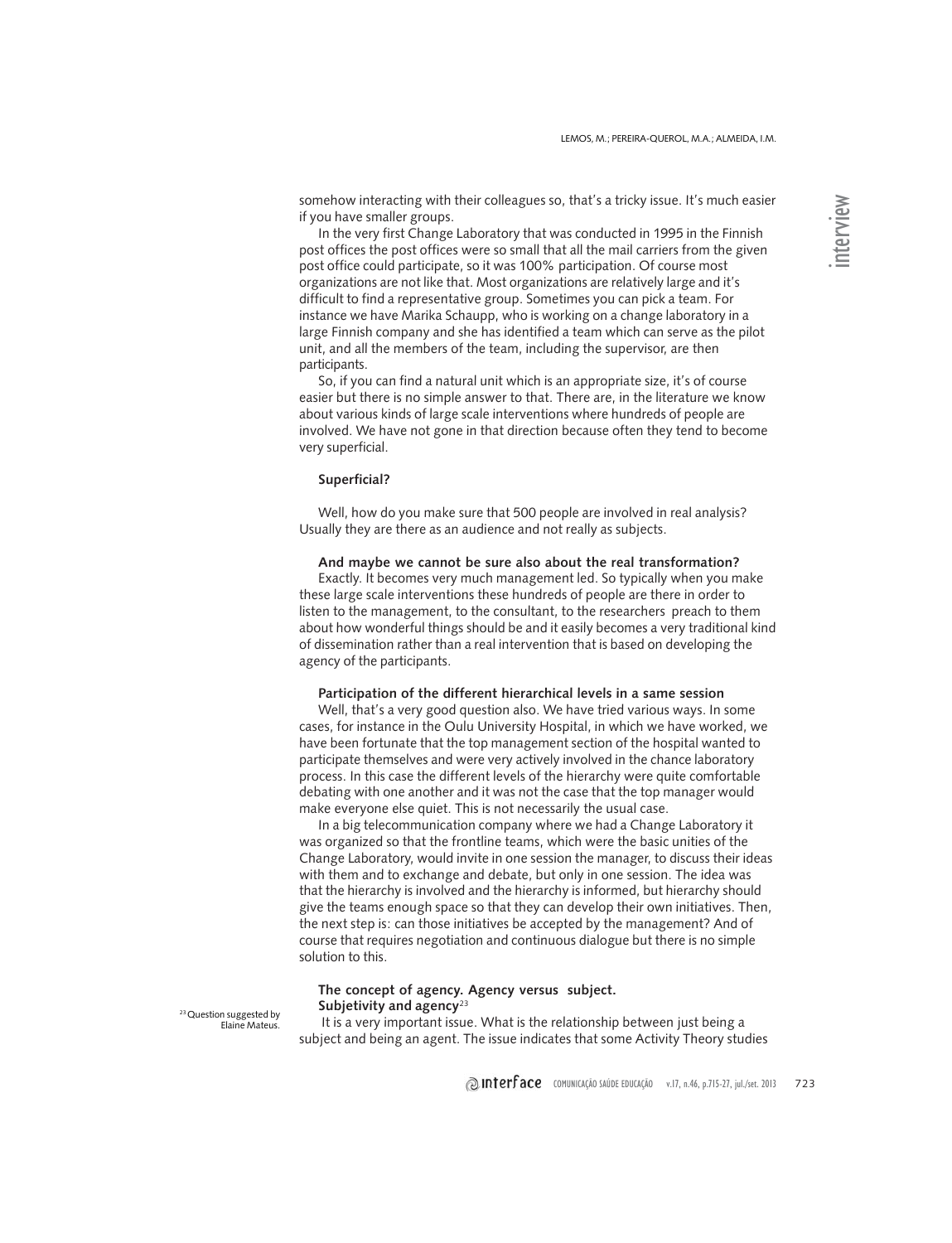treat human agency as 'everything'. And then to look at social realities is not but human actions.

## **Banalization of the concept of agency and its relevance inside the activity system**

In fact, in the broader literature, agency, outside Activity Theory, is very very common. Any action that human beings take is considered as active action. Even if you just blink your eyes, in a way you are an agent. And this leads to a banalization and trivialization of the concept. One important root of the concept of agency comes from Giddens<sup>24</sup> and his works on structure versus agency. The idea is that there are structures that human beings have created, various kinds of organizations, institutions, rules, etc, which kind of constrain us and then human beings, in order to find their own way and to influence their circumstances, need to have agency, and this is the dialectics between structure and agency. This is already more interesting because it means that not everything is agency.

The agency has to be seen in relation to the structures, that you somehow manage your life by dealing actively with those structures. In our work we actually want to go a little bit further and we like to talk about transformative agency: agency in what human beings are gaining capability in their collective activities. So we nowadays often add the word transformative to indicate that we don't mean just any banal sense, anything that human beings do, but particularly the potential of human beings to become history makers or the transformers of their own activities.

Of course, then this begs the question: so what is the subjectivity? Is that then everything that a human being does? I don't think so either. I think the concept of subject, subjectivity, I would like to investigate, let's say…the way a human being builds a personal relation to the activity, and works out his or her conflicts and tensions in relation to the collective activity. So I see that as an issue of personal sense making, using Leontiev's terms, forming personal sense and relating that to the social meanings of the activity. So, subjectivity is for me an issue of personal sense making and identity, identifying yourself in relation to the collective activity. And issues as agency for me are primarily issues of transformation.

The transformative agency should be understood as specific actions, not every action, but very specific actions which have transformative potential. For instance, resisting and critiquing or identifying possibilities or modeling and visualizing the future, or committing to actions to change the situation or actually them performing those actions.

We have identified until now six types of transformative agency $25$  in actions that are taken discursively by people who participate in Change Laboratories and several studies are underway to investigate in detail the discourse in Change Laboratories through the sessions. And how these different types of expressions of agency appear in the different sessions, how they may increase or decrease, who takes those actions, how this is distributed among the participants, to what extent they become collective actions and to what extent they remain just individual actions and so on.

So I think this transformative agency can and should be analyzed quite rigorously. I don't like the idea of just broadly talking about agency in general. It's the same about subjectivity. I think, for instance, the work of Analisa Sannino<sup>26</sup> on experiencing how people deal with critical conflicts is at the core issue of subjectivity. Also I would like to see much more work on making personal sense and how to access that. Probably in the near future we will have more studies in

<sup>24</sup> **See: GIDDENS, A.** The constitution of society**. Outline of the Theory of Structuration. Los Angeles: University of California Press, 1986.**

<sup>25</sup> Note from the organizers: HAAPASAARI, A.; ENGESTRÖM, Y. **The emergence of learners' agency in a Change Laboratory intervention.** (Manuscript in preparation).

<sup>26</sup> See: SANNINO, A. Teachers' talk of experiencing: conflict, resistance and agency. **Teach. Teach. Educ.**, n.26, p.838-44, 2010.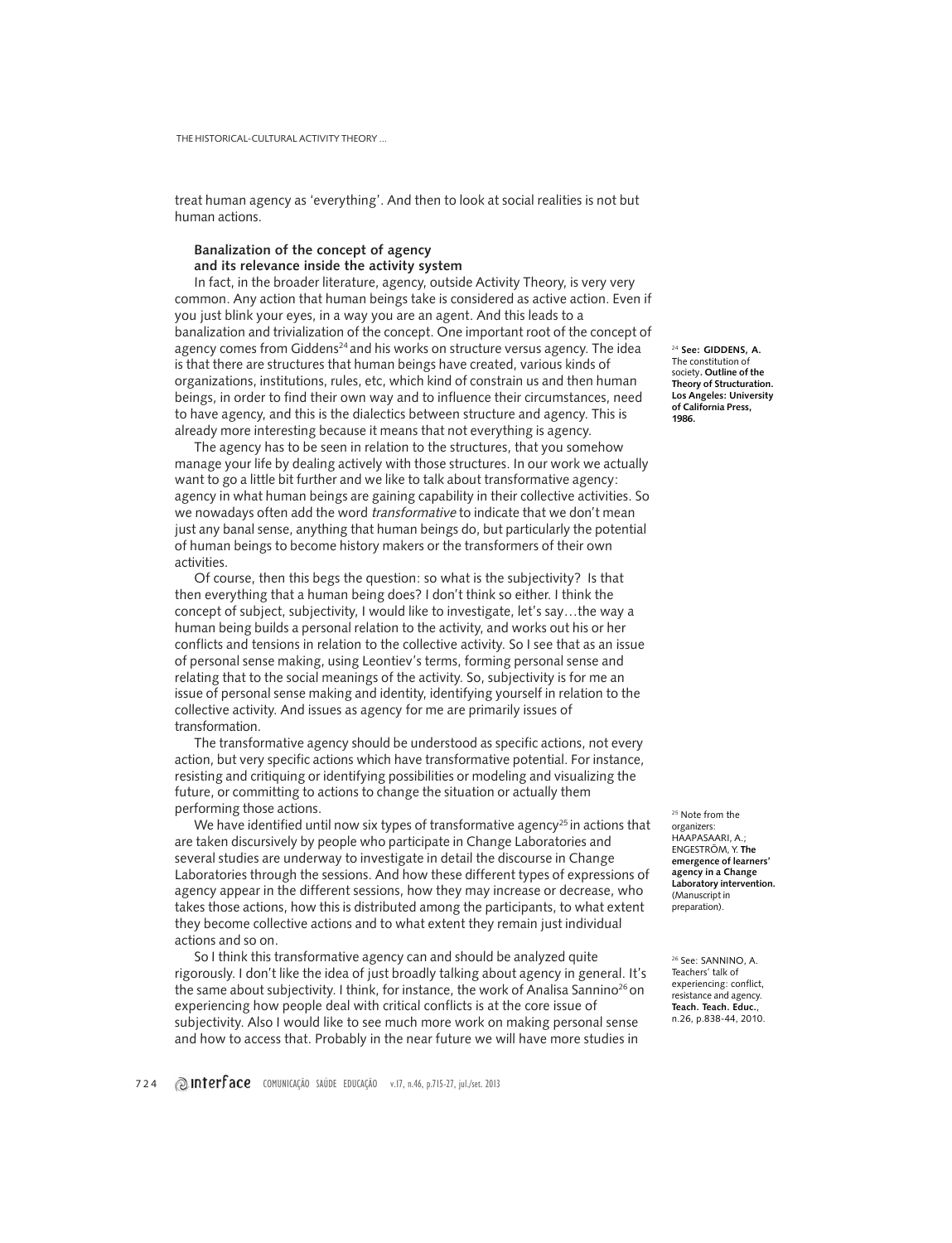that direction. There is a connection, of course, between personal sense making and agency, but they shouldn't be considered the one same thing. So I'd like to have some rather sharp analytical clarity around these concepts. At the moment, unfortunately, there is a tendency of making everything agency.

**Concepts formation, "runaway objects" and "objects in the wild"**<sup>27</sup>

These concepts need to be explained. Perhaps it's best to start with these because they remain rather mysterious otherwise. By runaway object we mean the fact that the concept of object is the foundation of Activity Theory. As Leontiev says, there is no activity without an object, and the object means it is a sort of horizon of possibilities the activity is oriented at, but it's not the same as specific goal. It is broader and more difficult to define.

Let's say for instance the health system: the health system activity is usually driven by the objects of illness. You know, health professionals try to fight illness. They try to heal and prevent illness. But illness is not a very specific goal or anything like that. It is a very broad object which can never be fully eradicated. It cannot be fully controlled. Therefore, it is in a way, especially with some new illness such as various kinds of pandemics which are very difficult to control. They are, in fact, runaway objects. They seem to pop up unexpectedly and spread globally very quickly so these we call runaway objects is a new type of object which potentially have this ability to escalate and spread very rapidly out of control.

They can be good as, let's say, some innovation, like the Linux open source operating system, which was done by a few hackers but suddenly became a global innovation. On the other hand, they are often also very nasty and dangerous, such as a pandemic or even more, there are severe things like global warming or climate change or financial crisis like we are having in Europe at the moment. These can all be called runaway objects. They start from something small and they certainly become out of control. Fernanda, I think, is asking about these runaway objects and the relation to concepts. Now here she also refers to the question of in the wild.

At the moment I am working on a project which is called Concept Formation in The Wild and it refers to the fact that concept formation and conceptual change have traditionally been studied mainly in really controlled environments such as classrooms and laboratories. Researchers have been interested in how natural sciences or mathematical concepts are acquired by a child in a classroom and usually those studies take very well defined concepts which are well know and understood and then see how children can make sense and appropriate those concepts and what types of change it means in the previous thinking and so on.

Now, I feel that at the moment in the world the most interesting process of concept formation happens outside laboratories and classrooms, when people have to face these new difficult phenomena. That is a tremendous task of concept formation. What do you call it? How do you understand it? How do you create a concept that would make sense and give some coherence to this phenomenon? These are processes that are very distributed; people around the world in different places are struggling with the same issues.

Let's take the example of how the concept of HIV AIDS was formed. It took many years of debates, struggles between different researchers, many copractitioners, patient organizations, governments, before it was gradually stabilized, so that you can now agree more or less what are the essential characteristics of HIV AIDS. But still, you know, a few years ago there were even heads of state that would deny and say "oh, there is not a sexual transmitted disease or something like that"; which looked like almost crazy ideas and there were always various kinds of

<sup>27</sup> Topic proposed by Fernanda Liberalli, of PUC-SP. "[...] Concepts are also runaway objects when we get them as ours. They escape us and expand into new directions. Considering the creative chain concept, without creating unifying treats of the concept, treats that preserve marks of previous meaning that also open to new meanings. This attempt can be seen as a contradiction within relation to the nature way of concept formed in the wild, traveling aimlessly to unexpected places. Could this be an opportunity of understand that evolution controls the object? Would there be a contradiction between the concept of premovement and deliberate pre-defined directions?"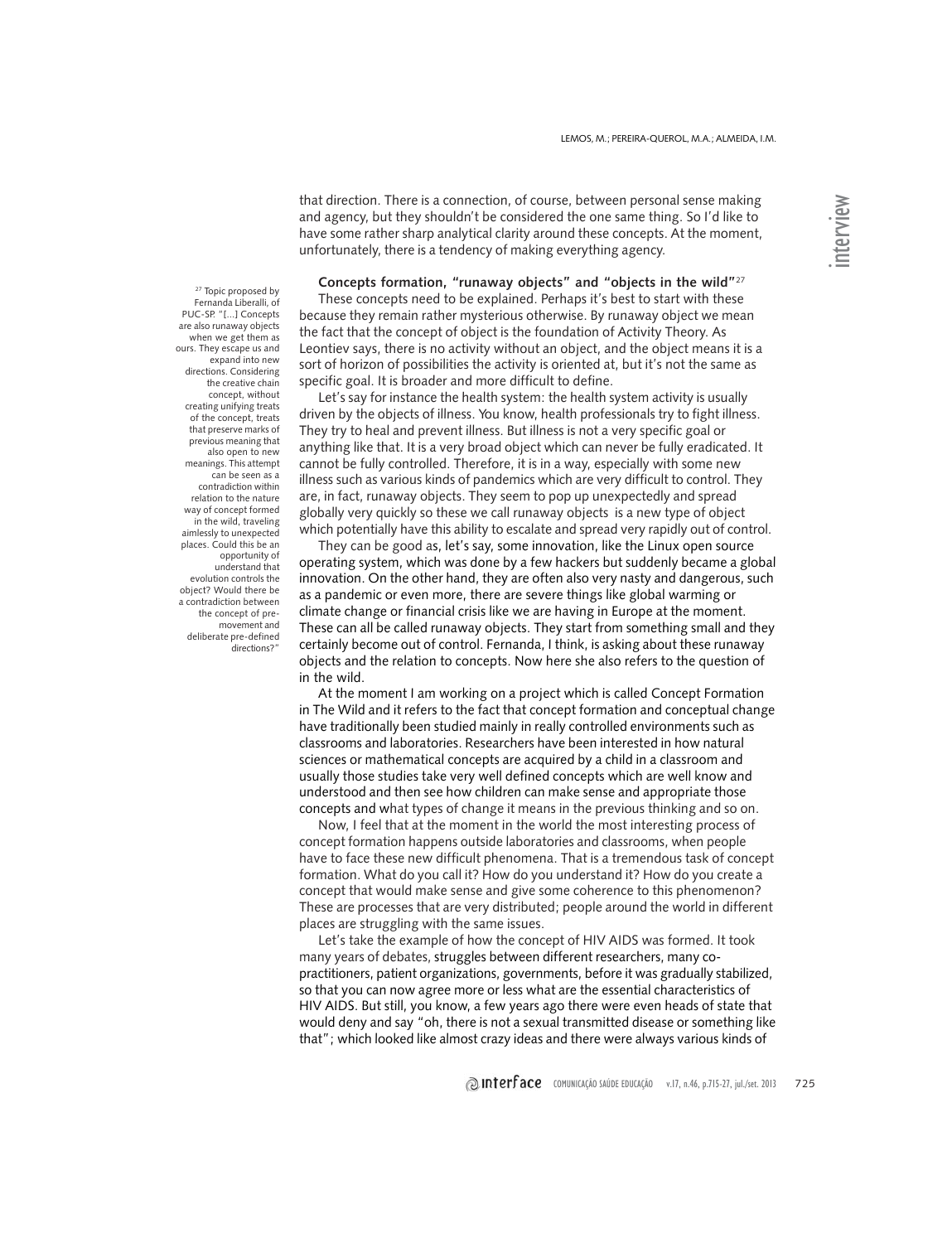conspiracy theory that this was this and that way it started, and so on. Concept formation at that level is something in which regular people in various professions are engaged and we are interested in finding ways to understand and facilitate this kind of concept formation in the wild.

So that people would not be totally at the mercy of, let's say, what they are reading in the newspapers or see on television, but there would be a bit more grounded local capabilities in collectives of people to create concepts to guide their own activities. These don't have to be global concepts, they can be intermediate level concepts, like, to have a concept for understanding what we are doing in our organization. And this means that concept formation challenges, it faces a new challenge, the studies of concept formation. We are at the very beginning of this kind of research

Fernanda's question is a good question, but it's very complicated. It's very hard to answer a question about to which extent these concepts can develop; are they runaway objects or are they freely taking shape? I don't think that concept formation ever happens completely without constraints. You see, if we look at examples of concept formation from history, there is, because the object is of pressing importance, for instance with HIV AIDS; it was simply necessary to find an explanation and a category for this so that people could start having some structure in their treatment and could start building legislation on the subject.

So, when the object is of pressing importance it is never totally free. The object requires people somehow to find coherence. I believe that even when we see now these big debates around climate changes and global warming, they will have to converge, not to totally unanimity, the multivoicedness will remain, but there must be some form of stabilization. The concept is not a concept if it is not stabilized.

#### **The challenge of dealing with the object under construction**

It seems that everything is in a flux, and nothing is certain. Yes! That's absolutely true. There are multiple strategies that need to be investigated. Of course one of them is finding partial stabilizations, let's say elements of the concept which can be reasonably well agreed upon and used as kind of spring boards for further progress. I think if you look at the history, for instance cases like HIV AIDS, you see these partial stabilizations happening. These are not immediately completely consensual, but partial steps which can be agreed upon and then kind of channeled to join efforts into the same direction.

The other thing is, as far as I can see, is that where we are lucky in society is to have genuine forums where people can actually debate and clarify their concepts. At the moment, you know, we have a problem with the media, and the social media could become much more facilitating in this regard. Think about people who are struggling with any such complex concepts like, for instance, how to understand the financial crisis. You cannot easily find a place on the web, for instance, where you would see the different attempts to define it and to bring them all together, to find some source of overview.

So what we increasingly need in my opinion and also in the level of organizations is various kinds of shared interfaces where the concept formation can be observed and people can have an overview of how people are now starting to understand something. At the moment, it seems to me that these kind of tools are kind of lacking. Largely because the social media has allowed us to have millions of discussions that are not connected, and these large scale sense-making efforts would require, I think, a next step in the development of social media, perhaps in the web altogether, which allow people to follow different lines of argumentation and how they might or might not come together. These are difficult topics. I would say that **this kind of research** is at the beginning, it's a little too early to speculate so much.

## **Balance. Main contributions, gaps, challenges and perspectives**

We talked about agency, subjectivity, these are an area definitely. Another area is increasing the issue of how to study activities which have these very wide spread characters that are not only local but also increasingly global, or at least interconnected. This interconnectedness and the potential effect of the World Wide Web and other media on activities and communities, it's another dimension of challenges and tasks but perhaps the most crucial issue at the level of individual researchers and